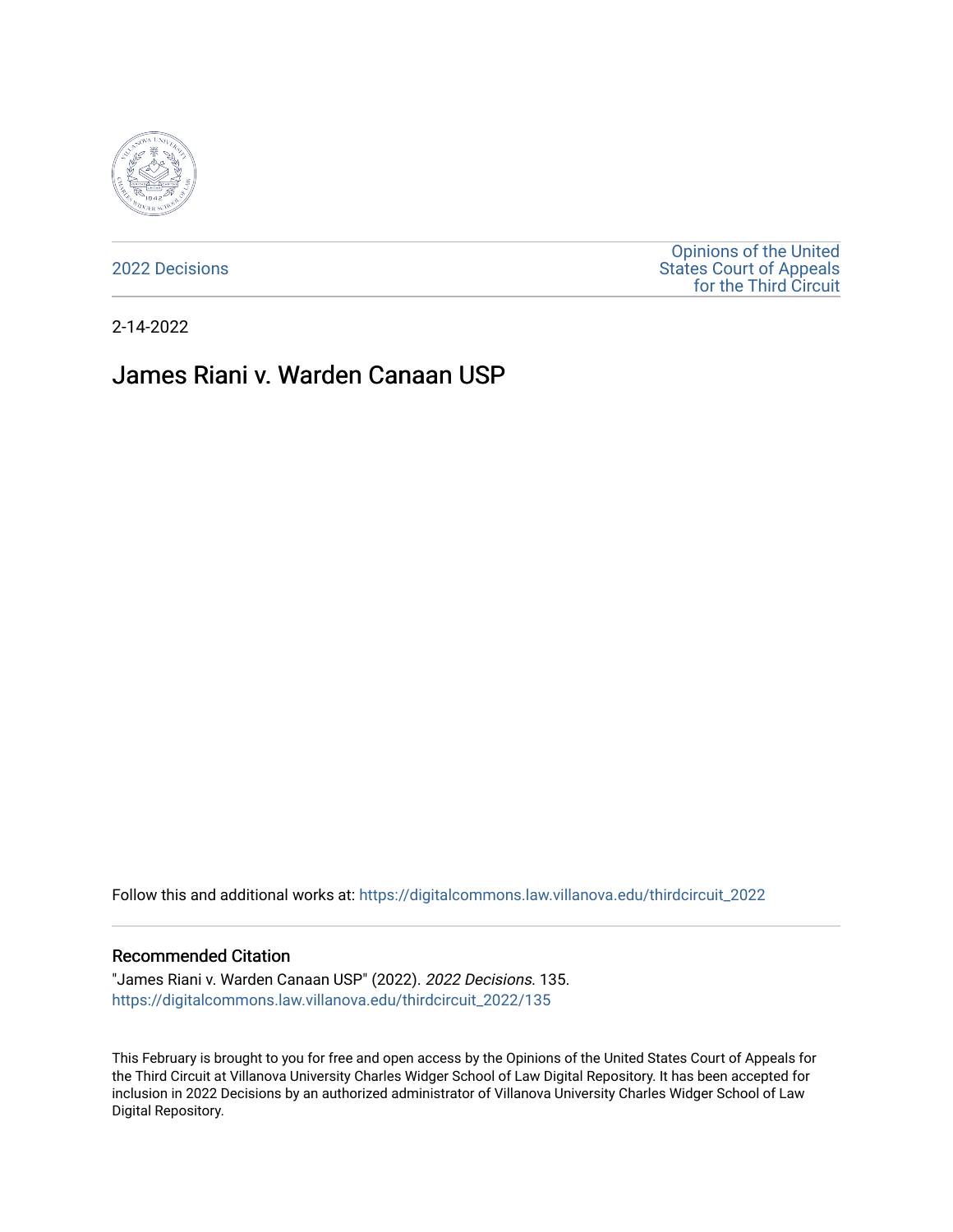### DLD-073 **NOT PRECEDENTIAL**

## UNITED STATES COURT OF APPEALS FOR THE THIRD CIRCUIT

\_\_\_\_\_\_\_\_\_\_\_

No. 21-3140 \_\_\_\_\_\_\_\_\_\_\_

JAMES JASON RIANI, Appellant

v.

WARDEN CANAAN USP

\_\_\_\_\_\_\_\_\_\_\_\_\_\_\_\_\_\_\_\_\_\_\_\_\_\_\_\_\_\_\_\_\_\_\_\_

On Appeal from the United States District Court for the Middle District of Pennsylvania (D.C. Civil Action No. 4-21-cv-01191) District Judge: Honorable Matthew W. Brann

\_\_\_\_\_\_\_\_\_\_\_\_\_\_\_\_\_\_\_\_\_\_\_\_\_\_\_\_\_\_\_\_\_\_\_\_

Submitted for Possible Dismissal Pursuant to 28 U.S.C. § 1915(e)(2)(B) or Summary Action Pursuant to Third Circuit LAR 27.4 and I.O.P. 10.6 January 27, 2022 Before: KRAUSE, MATEY and PHIPPS, Circuit Judges

> (Opinion filed: February 14, 2022) \_\_\_\_\_\_\_\_\_

> > OPINION\* \_\_\_\_\_\_\_\_\_

PER CURIAM

<sup>\*</sup> This disposition is not an opinion of the full Court and pursuant to I.O.P. 5.7 does not constitute binding precedent.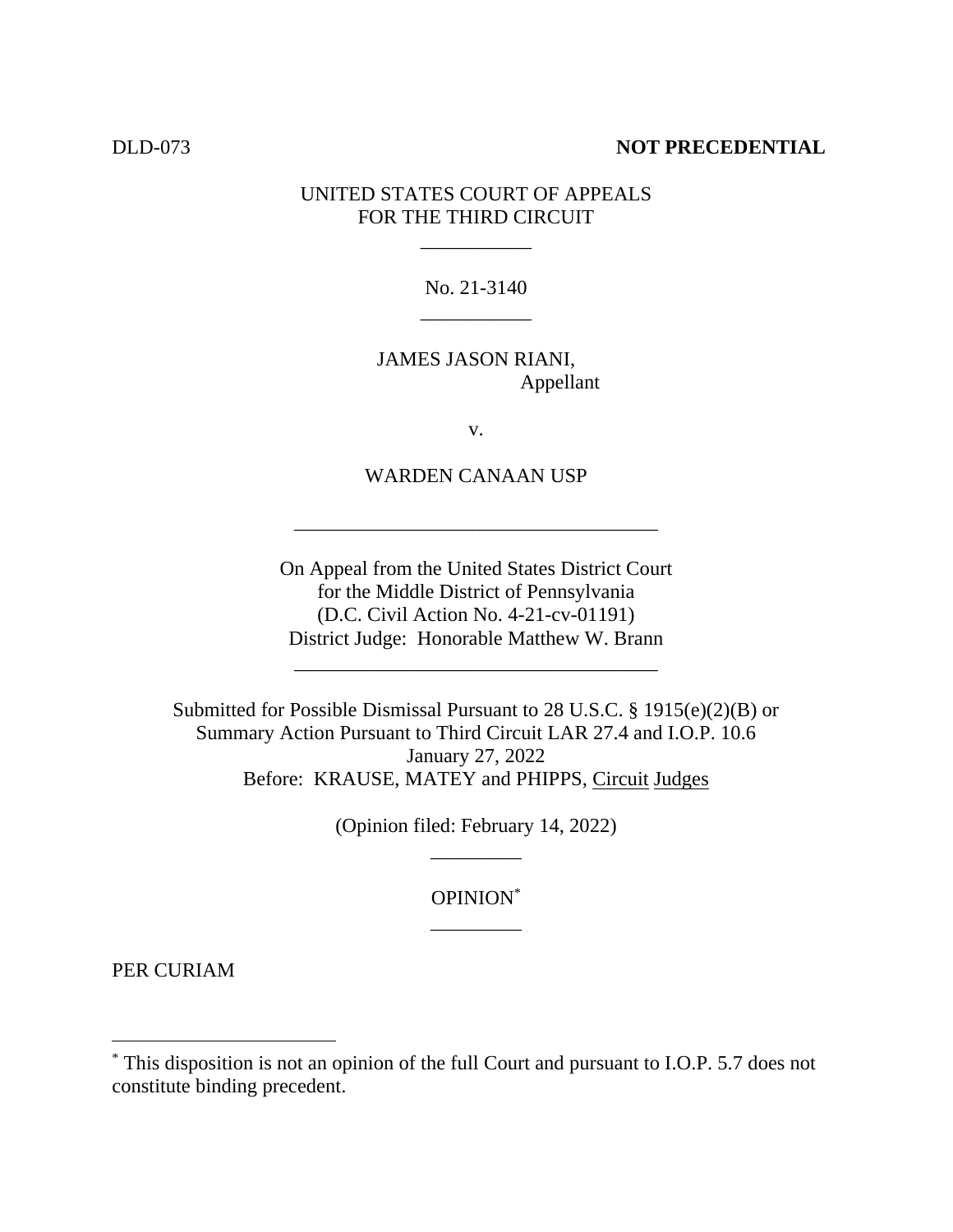James Riani, a federal prisoner previously confined at USP Canaan but currently housed at USP Tucson, appeals pro se from the order of the United States District Court for the Middle District of Pennsylvania dismissing his petition for a writ of habeas corpus under 28 U.S.C. § 2241. For the following reasons, we will summarily affirm the District Court's order. See 3d Cir. L.A.R. 27.4; 3d Cir. I.O.P. 10.6.

Riani's § 2241 habeas petition seeks to challenge his conviction and sentence imposed by the United States District Court for the Middle District of Florida (M.D. Fla. 11-cr-00174). In 2011, Riani pleaded guilty to one count of possession with intent to distribute methamphetamine in violation of 21 U.S.C. § 841(a)(1), and one count of carrying a firearm during and in relation to a drug trafficking crime in violation of 18 U.S.C. § 924(c). The sentencing court imposed an aggregate term of 295 months imprisonment. In 2013, Riani filed a motion to vacate under 28 U.S.C. § 2255; the sentencing court denied the motion because Riani did not present meritorious grounds for relief. The Court of Appeals for the Eleventh Circuit denied Riani's request for a certificate of appealability for failure to make the requisite showing.

In 2015, Riani filed in the Middle District of Florida a "motion requesting relief" pursuant the United States Supreme Court's decision in Johnson v. United States, 576 U.S. 591 (2015), which declared unconstitutionally vague the residual clause of the Armed Career Criminal Act (ACCA) that imposed an increased prison term based on prior convictions involving conduct "that presents a serious potential risk of physical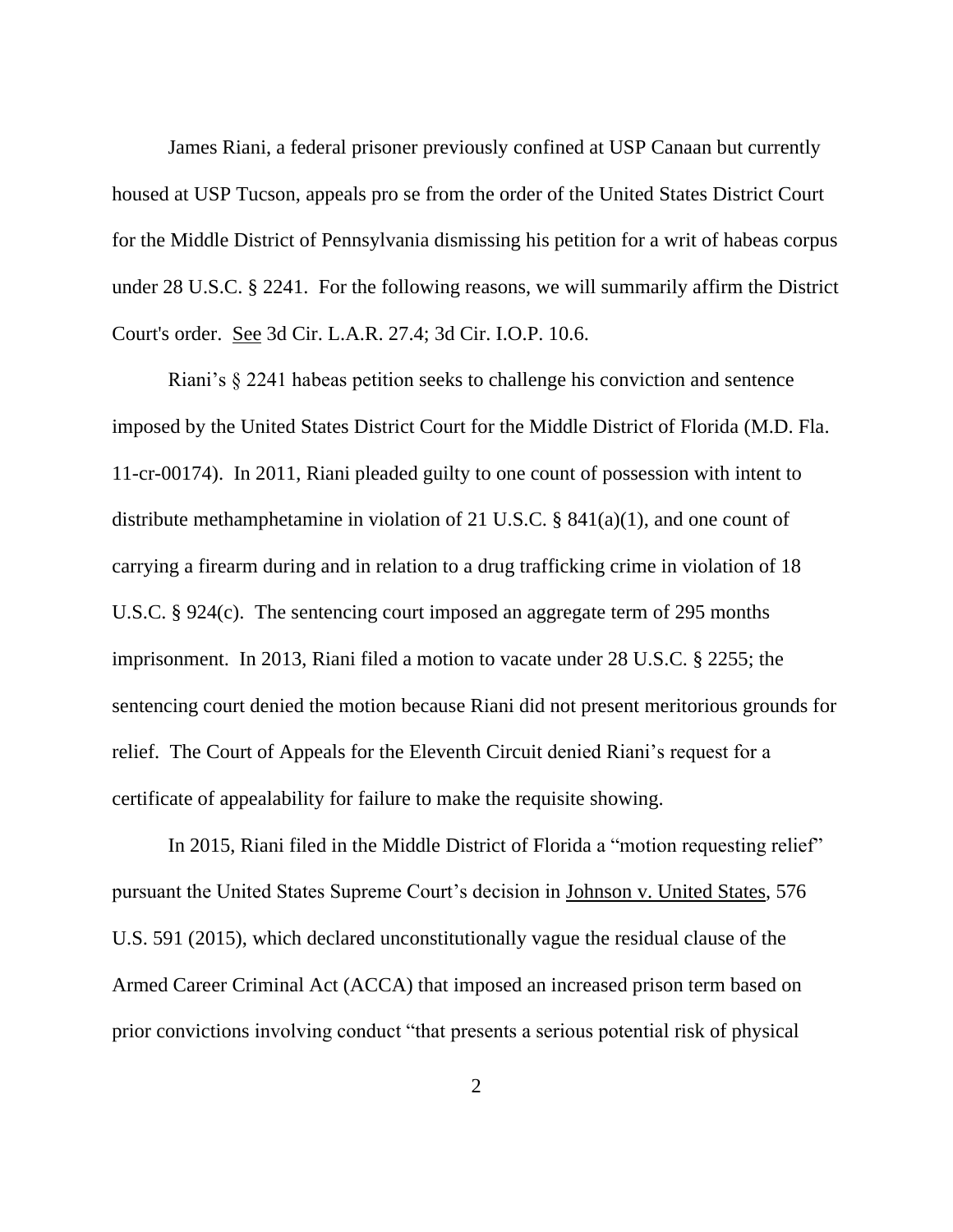injury to another." 18 U.S.C. § 924(e)(2)(B). The sentencing court denied Riani's motion because his sentence was enhanced pursuant to the United States Sentencing Guidelines, rather than the ACCA.

In 2020, Riani filed an application for leave to file a second or successive § 2255 motion in the Eleventh Circuit, contending that another case, United States v. Davis, 139 S. Ct. 2319 (2019), invalidated his sentence. The Eleventh Circuit determined that his contentions were without merit and denied his application to file a second § 2255 motion.

Riani later filed his § 2241 habeas petition in the Middle District of Pennsylvania, the judicial district where he was incarcerated, raising the same claims he raised in his initial motion to vacate. He also contended that the Court's Johnson decision was a new substantive rule of constitutional law that invalidated his sentence. The District Court dismissed the § 2241 petition, finding that it was an unauthorized second or successive § 2255 motion, and concluding that Riani failed to show that § 2255 provided an "inadequate or ineffective" remedy to allow for consideration under § 2241.

Riani appeals. We have appellate jurisdiction pursuant to 28 U.S.C. § 1291. We exercise plenary review over the District Court's legal conclusions and review its factual findings for clear error. See Cradle v. United States ex rel. Miner, 290 F.3d 536, 538 (3d Cir. 2002) (per curiam).

For federal prisoners, motions under § 2255 are the presumptive means by which they can collaterally challenge their sentences. See Davis v. United States, 417 U.S. 333,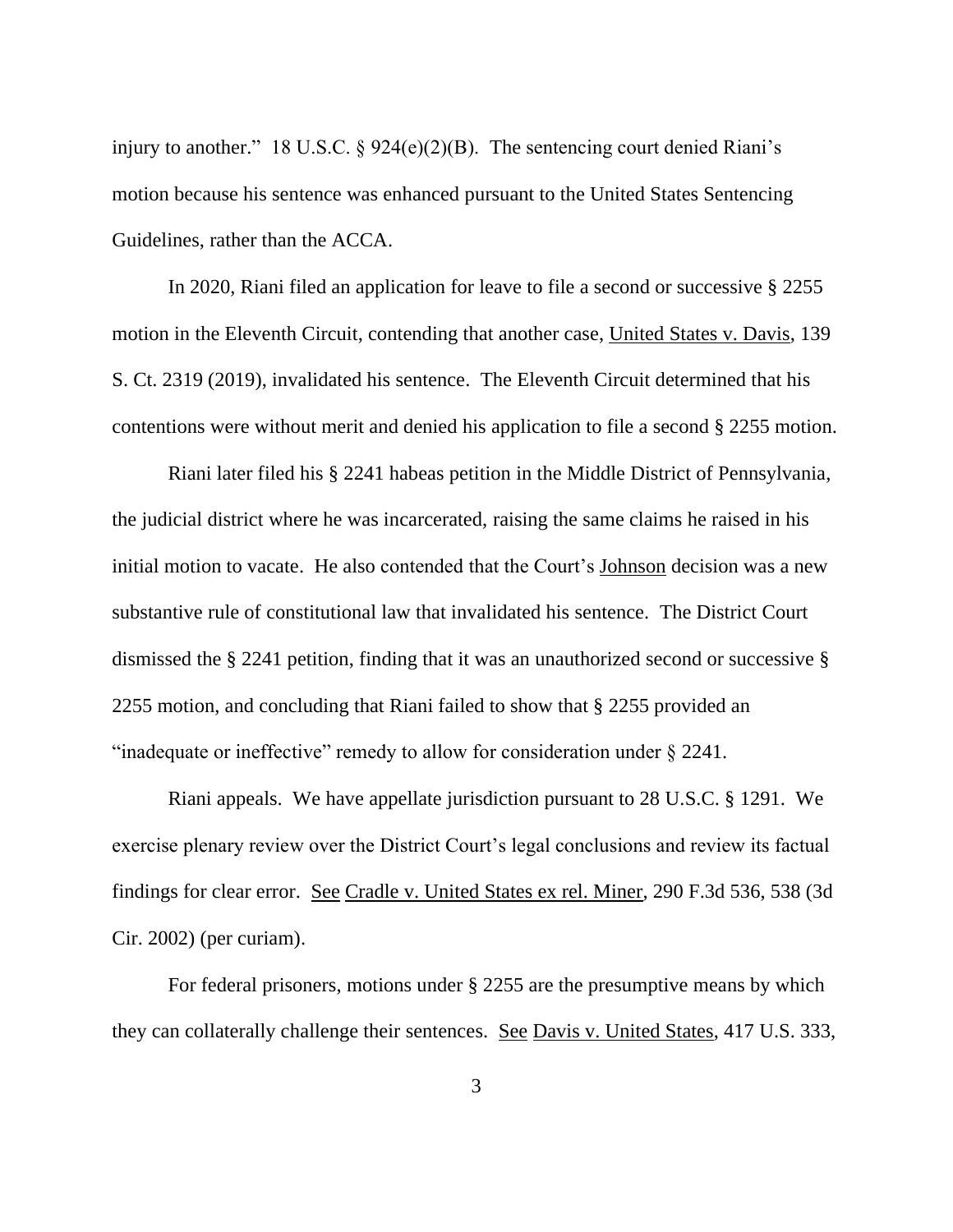343 (1974); Okereke v. United States, 307 F.3d 117, 120 (3d Cir. 2002). A habeas corpus petition under § 2241 accordingly "shall not be entertained" unless a § 2255 motion would be "inadequate or ineffective to test the legality of [petitioner's] detention." 28 U.S.C. § 2255(e). "A § 2255 motion is inadequate or ineffective only where the petitioner demonstrates that some limitation of scope or procedure would prevent a § 2255 proceeding from affording him a full hearing and adjudication of his wrongful detention claim." Cradle, 290 F.3d at 538. This "safety-valve" exception is narrow and applies only in rare circumstances. See In re Dorsainvil, 119 F.3d 245, 251- 52 (3d Cir. 1997); see also Bruce v. Warden Lewisburg USP, 868 F.3d 170, 180 (3d Cir. 2017). For instance, in Dorsainvil, we allowed the petitioner to proceed under § 2241 because the denial of his prior § 2255 motion occurred before the decision on which he relied. Moreover, the decision in question involved a matter of statutory rather than constitutional interpretation, and thus he could not have brought a successive motion under § 2255. See 119 F.3d at 247-48.

Riani has not shown that such circumstances exist here. He relies on Johnson in challenging his career-offender designation under the Guidelines. Unlike the decision at issue in Dorsainvil, however, Johnson announced a new rule of constitutional law, which applies retroactively. See Welch v. United States, 578 U.S. 120, 135 (2016).